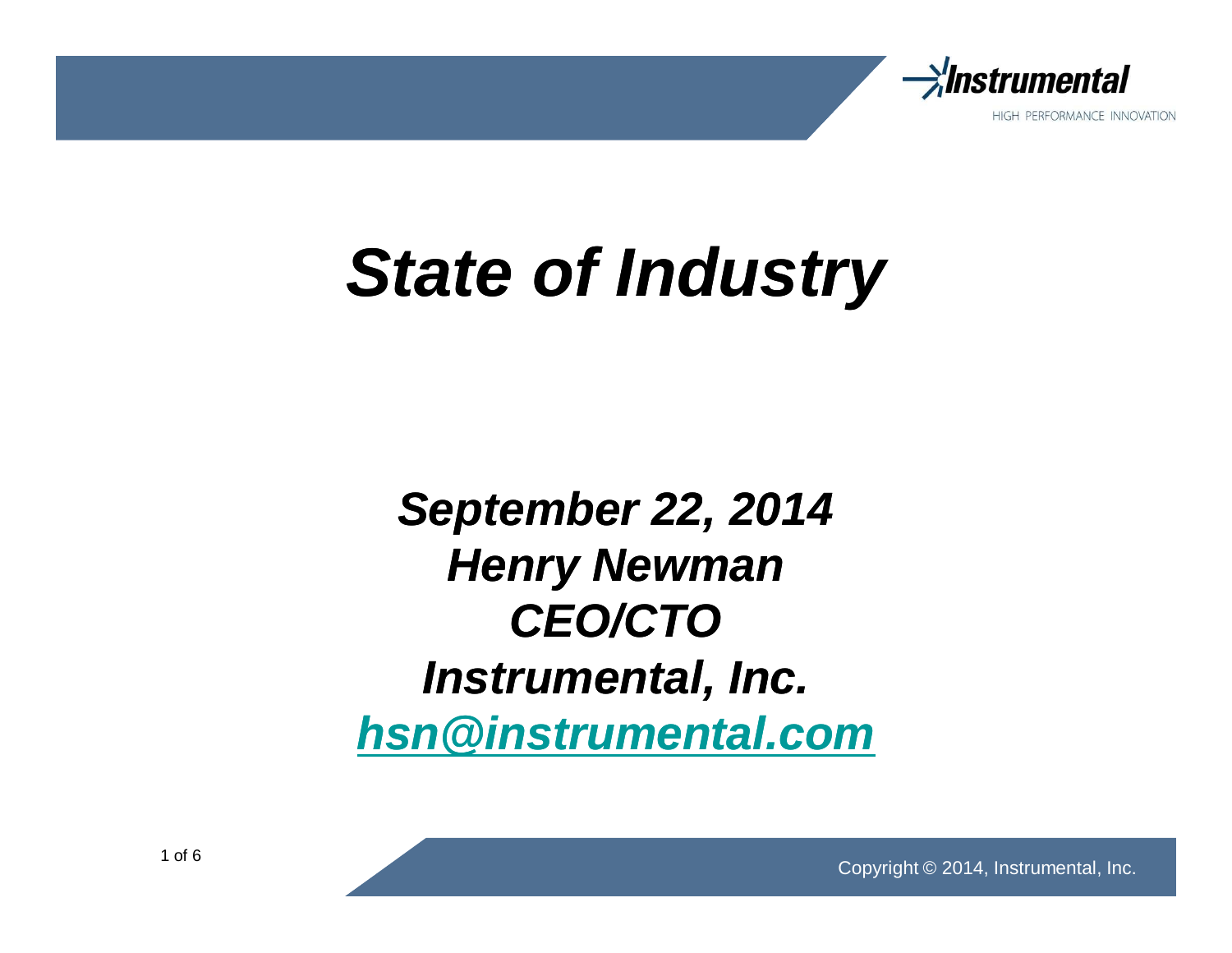#### **Where we are at**



- Hardware
- System Software
- Applications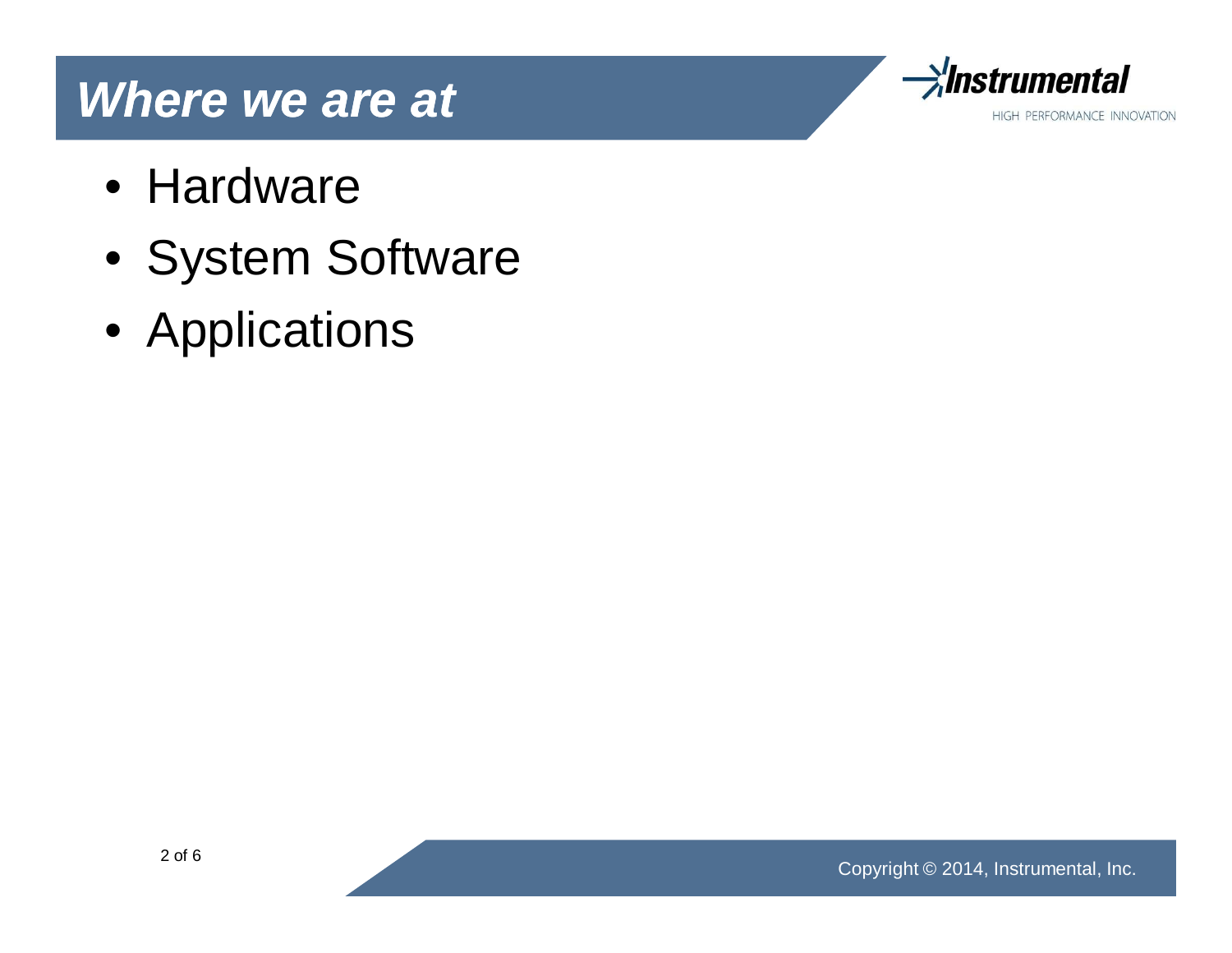### **Hardware**



- CPU
	- Hardware instructions for Advanced Encryption Standard (AES) and Secure Hash Algorithm (SHA) need to be in all CPUs or some equivalent
		- Applications need to take advantage of these features in CPUs that support them
- Memory
	- Memory hybrid cubes are just about here
		- http://www.micron.com/products/hybrid-memory-cube
	- As are non-volatile memory
	- And DDR-4 (double data rate fourth generation) which adds parity to reduce the potential for Silent Data Corruption (SDC)
	- Connectivity
	- PCIe (Peripheral Component Interconnect Express) connectivity is the rage given flash performance needs
	- But what happens to the PCIe bus is in question
- Storage
	- Disks getting denser and faster less expensive
	- SSDs getting somewhat denser but not faster for writes
	- Tape getting denser but not faster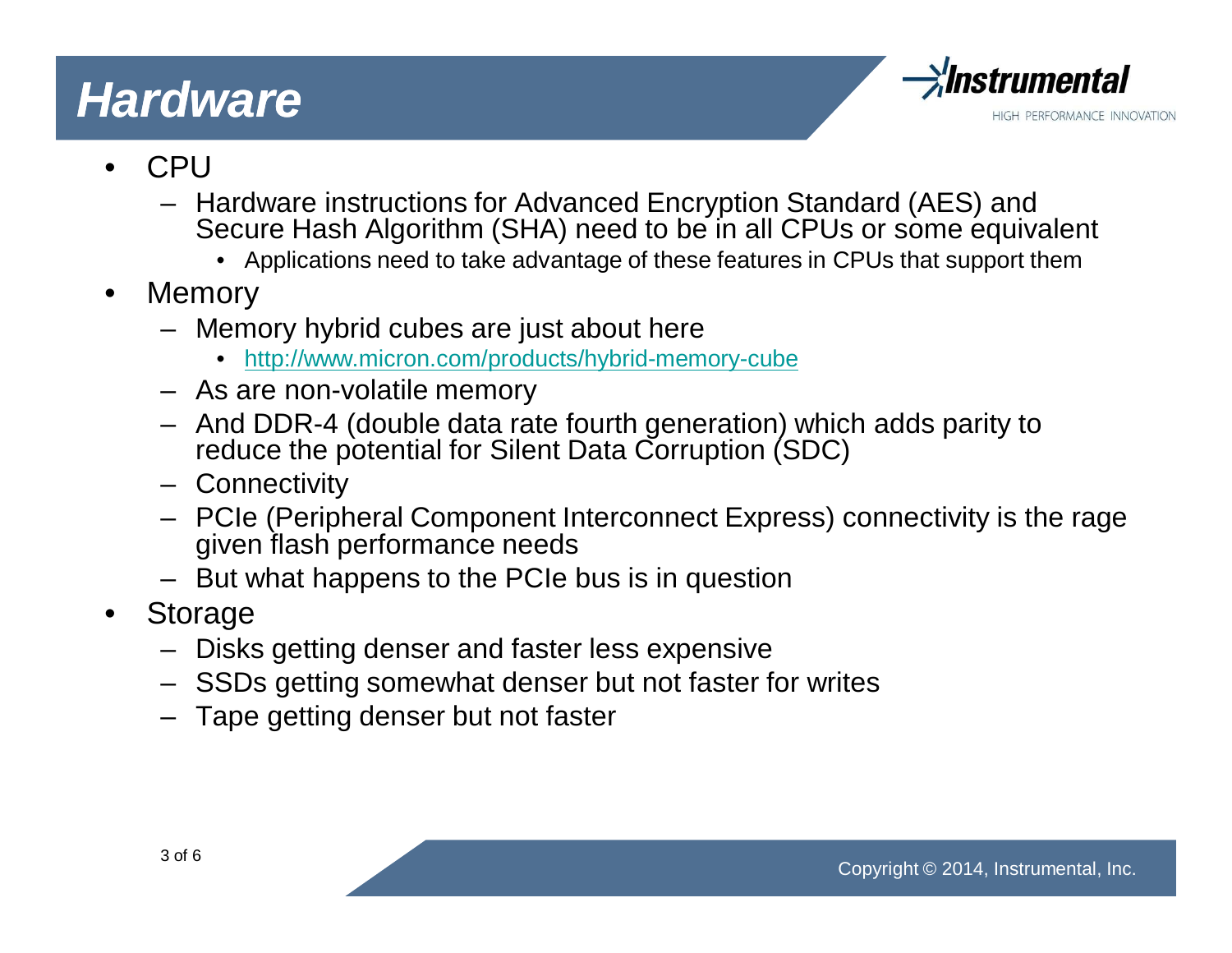## **System Software**



- Linux OS working to integrate objects
	- Still lacking management and resource control for objects
- Memory management framework needs to take into account non-volatile memory
	- Intel doing some work but more is needed
	- http://www.enterprisestorageforum.com/storagemanagement/resource-management-and-control-a-strawproposal-for-linux.html
- Still no end to end standard for checksums or ECC (Error Correction Codes)/Erasure code/Forward error correction
	- It will not happen within POSIX (Portable Operating System Interface) framework for I/O but maybe the object world can solve this
		- There is hope on this front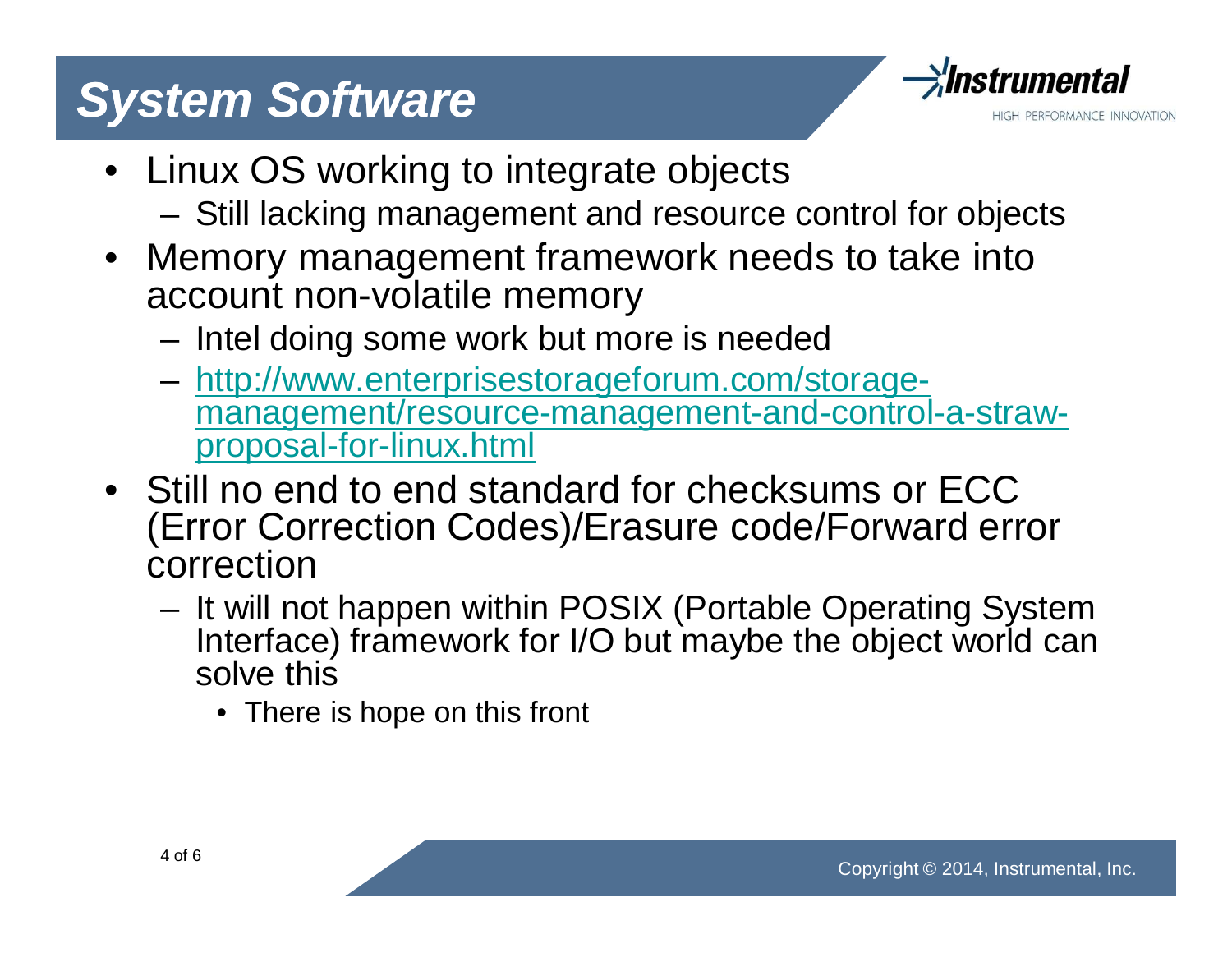## **Application Software**



- Need application interfaces to:
	- Hardware offload (do things in hardware not software)
		- Example include security, networks and more to come
	- New storage frameworks
		- As Dave Anderson will be discussing
- Need interfaces for reliability end-to-end starting in the applications
	- Still nothing on the horizon
		- I have been asking since the 1st storage conference in ~2004
- Applications framework will never happen in POSIX as there are really no changes being done
	- I am hopeful that it will be done with objects
	- But we have 30 years of code that need to be ported to support object interface